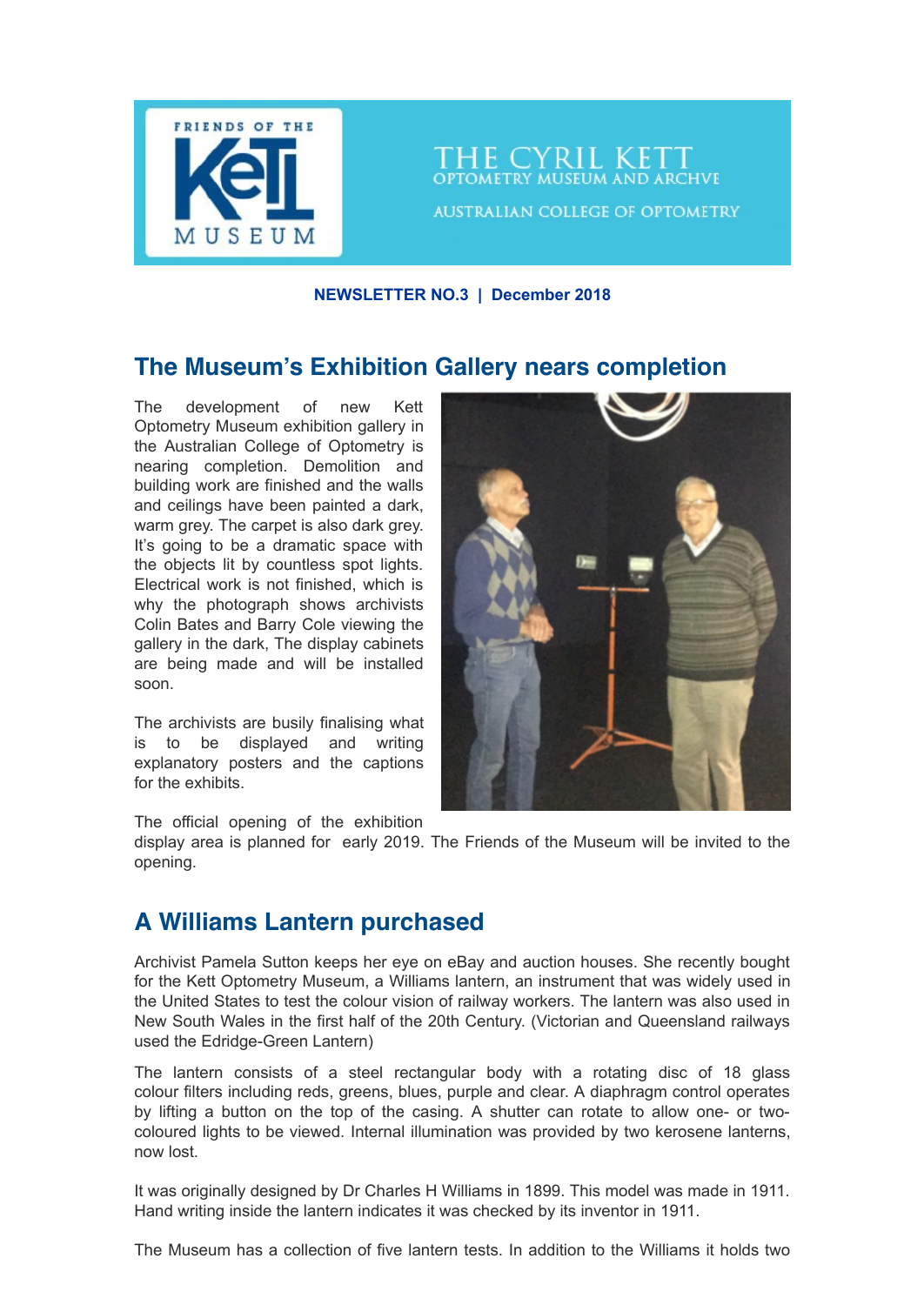

Edridge-Green lanterns, one dated 1910 and a later one about 1960, a Giles-Archer lantern test 1942 and a Farnsworth New London lantern 1951.

# **A Gilt Spyglass nearly 200 years old**

Archivist Pamela Sutton also found and purchased for the museum, a beautiful, gilt brass spyglass (small monocular telescope), which was used to see what was going on in the distance at the theatre or across a ballroom.

The spyglass was made in France about 1820 by an unknown maker. It has foliate & floral decorations around the eyepiece and a ribbed casing with a suspension ring that would allow the spyglass to be kept on a chain in the waist coat pocket. It is a



tiny artefact, only 15 mm long when closed and its 5 draw telescopic action extends it to 40 mm.

### **The Sanderson Letters**

This year is the 100<sup>th</sup> anniversary of Optometry Australia, the national body representing the interests of all Australian optometrists. It was founded in 1918 but it was not the first Australian optometry association.



Its predecessor was the Australasian Optical Association. It was founded at a meeting held in Sydney on 7 June 1904. The organiser was Sydney optometrist, Harry Sanderson, who is pictured. He solicited support from optometrists in other States and in New Zealand, and four of his letters have survived. Optometry Australia held the letters and has now donated them to the Museum.

They comprise two hand-written letters from Harry Sanderson addressed to Mr A. P. Greenfield, a leading optometrist in Queensland, and two typed letters to Mr Randal Wood, a prominent Sydney optician who would later act in several capacities in the proposed organisation. One letter to Wood invites him to an "uncommittable meeting" to discuss the establishment of an optical society and the second is a reply from Sanderson to Wood's response to the invitation. The letters are dated February and March 1904 and foreshadowed the

establishment of the Australasian Optical Association, the first national optometric association in Australia (it also had New Zealand members). The organisation had a short life: it gave up its national aspiration in 1909 when other States formed their own State associations. It continued as a State Association eventually morphing into Optometry NSW & ACT.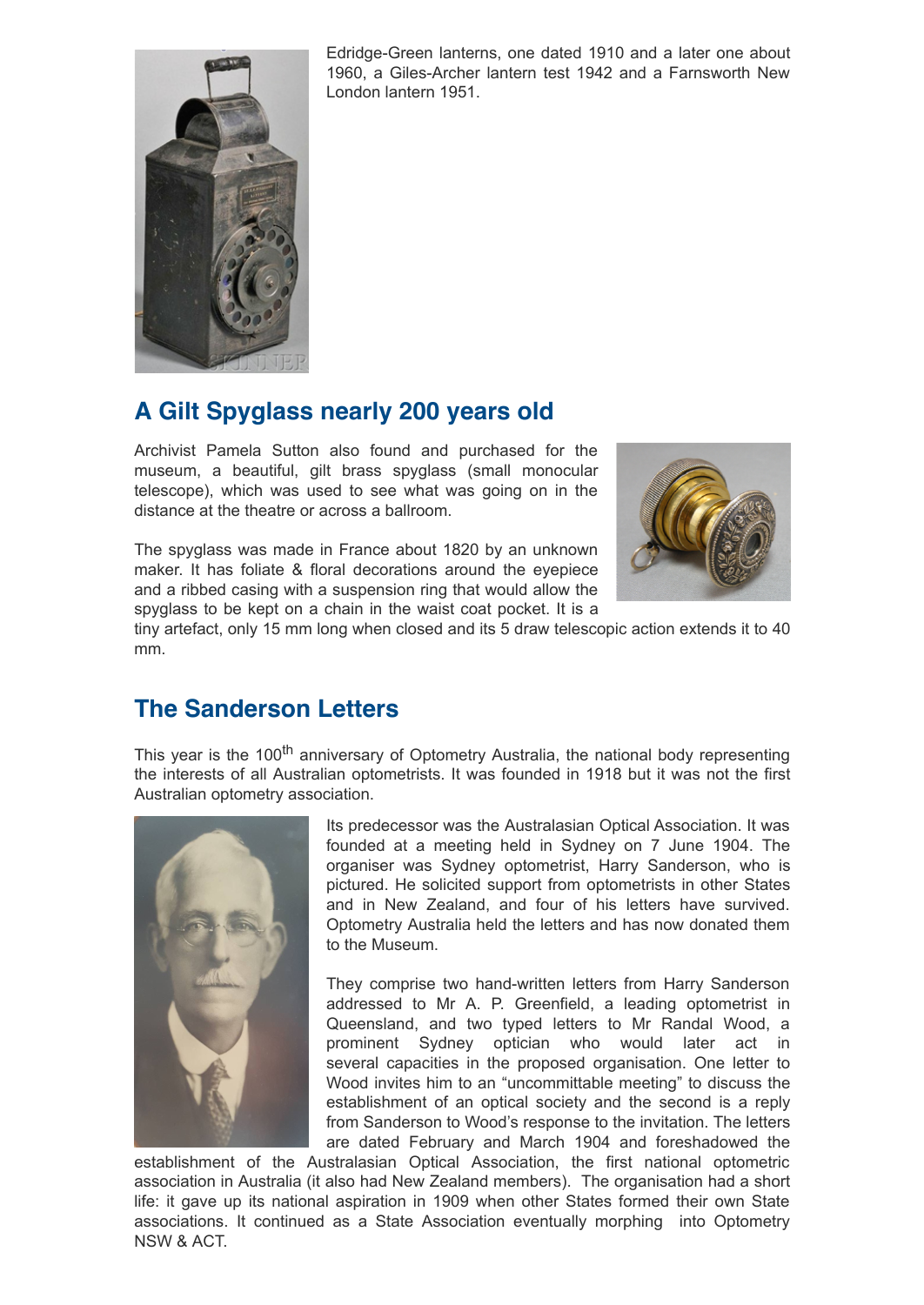The letters are in a delicate state and the letters to Wood are pasted on one edge to the back of the Sanderson letter dated 17 February 1904 and cannot be removed without damage.

The letters give insight into the attitudes within the nascent profession and into Sanderson's personality and are a primary source for the history of optometry in Australia.

## **NSW Optometrical Auxiliary Files**

The museum has acquired a donation consisting of six ring binders, labelled "History of the NSW Optometrical Auxiliary 1971 to 1987". The immaculately kept files were compiled by Nola Ford, assisted by Julie Henderson, Margaret Levick, Sandra Donovan, Jeannette Layland. The contents include the constitution of the group, minutes, newsletters, correspondence, advertising and marketing material, newspaper clippings, membership lists and materials, awards, ephemera, educational materials, photographs, reports etc.

The NSW Optometrical Auxiliary was a group that worked to promote optometry and eye care in NSW between 1971 and 1987, a period in which optometrists were not permitted to advertise and the opportunity to promote the profession and eye care was limited. The group comprised almost entirely of wives of optometrists. The auxiliary was particularly active in schools, teaching children about eye care using material developed by the American Optometric Association.

The content of the files paints a vivid picture of optometry and society at the time. There were few women optometrists in NSW during the 1970s and 1980s. Feminism was in its early stages and the wives of optometrists saw support of their husbands' careers as their duty. The Auxiliary declined as the number of women in the profession grew, the perception of women's role in society changed and advertising laws were relaxed. Similar groups existed in Victoria and Queensland.

We thank Jeanette Layland for the donation of these invaluable files.

#### **THANKS TO DONORS (LAST THREE MONTHS)**

Australian College of Optometry (Clinic), Colin Bates, Pam Sutton, Michael Aitken, Optometry Australia, Robert Kaye, Anthony Simon, Ron Parker (whose late wife was an optometrist in the ACT), Nathan and Suzanne Efron, Terry Blake, Jim Spencer.

**Contact:**

Corner Keppel & Cardigan Streets, Carlton VIC 3053 Australia

Phone +61 3 9349 7487 Fax: +61 3 9349 7498 Email: [acomuseum@aco.org.au.](mailto:acomuseum@aco.org.au)

Want to change how you receive these emails? You can [update your preferences](https://aco.us18.list-manage.com/profile?u=a3fb29c9fe0ae82bbcb3ef1b7&id=592b424584&e=[UNIQID]) or [unsubscribe from this list.](https://aco.us18.list-manage.com/unsubscribe?u=a3fb29c9fe0ae82bbcb3ef1b7&id=592b424584&e=[UNIQID]&c=7c9183c39d)